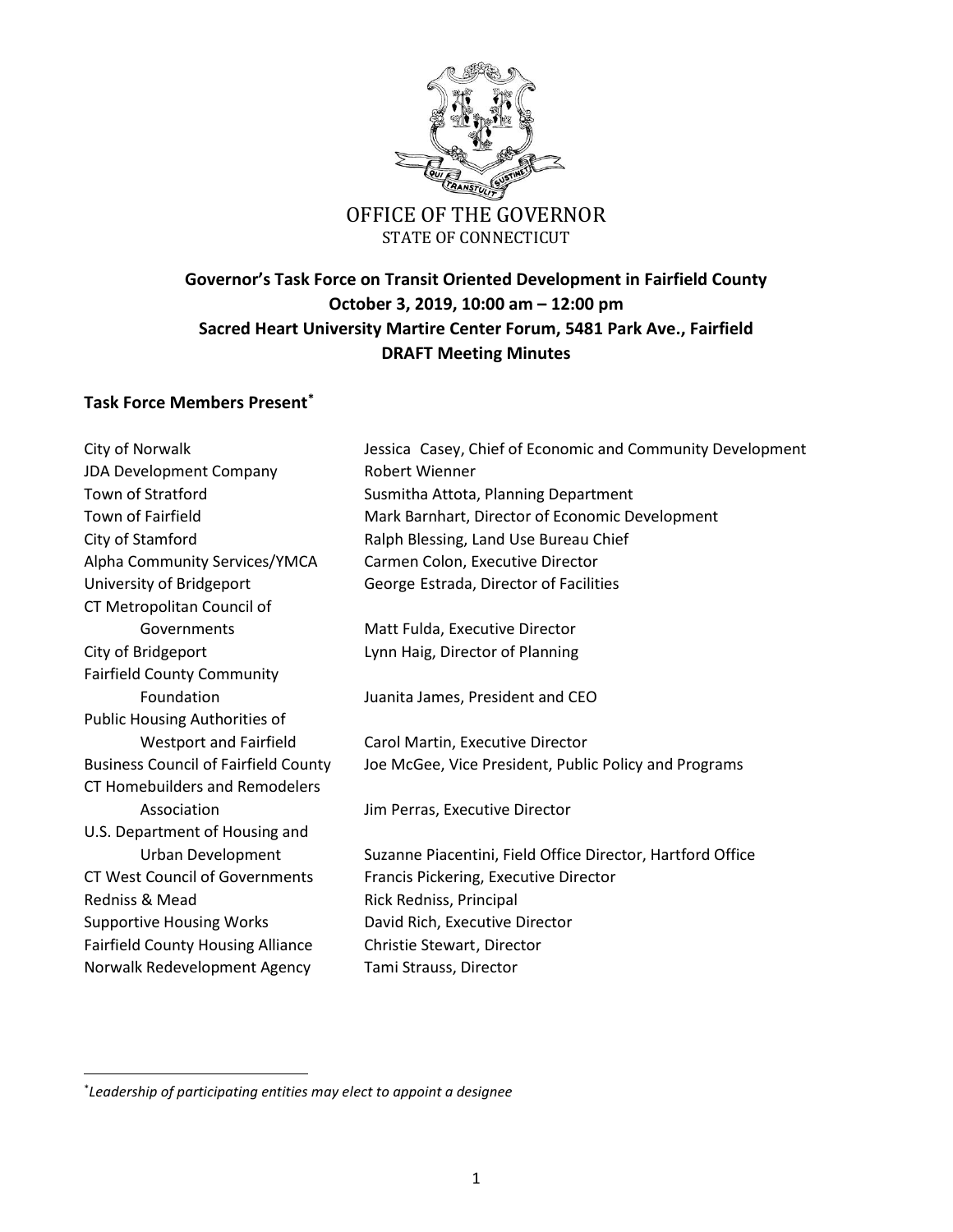### **State Agency Representatives**

| Office of the Governor                                                | Lisa Tepper Bates, Governor's Senior Coordinator for TOD and Housing |
|-----------------------------------------------------------------------|----------------------------------------------------------------------|
| Department of Transportation                                          | Tom Maziarz, Policy and Planning Bureau Chief                        |
| Department of Economic and                                            |                                                                      |
| <b>Community Development</b>                                          | David Kooris, Deputy Commissioner                                    |
| Department of Administrative Services Noel Petra, Deputy Commissioner |                                                                      |
| Department of Energy and                                              |                                                                      |
| <b>Environmental Protection</b>                                       | Betsey Wingfield, Deputy Commissioner                                |
| Department of Housing                                                 | Shante Hanks, Deputy Commissioner                                    |

#### **Task Force Members Absent**

| Local Initiatives Support Corporation (LISC) | Jim Horan, Executive Director                              |
|----------------------------------------------|------------------------------------------------------------|
| Regional Plan Association                    | Melissa Kaplan-Macey, Vice President and CT State Director |
| City of Danbury                              | Lisa Morrissey, Director of Social Services                |

- I. The Meeting was called to order at 10:05 am. Co-Chairs Bob Wienner (JDA Development Trout Brook Realty Advisors – Retired) and Jessica Casey (Chief Economic and Community Development, City of Norwalk) welcomed attendees. The goal of the taskforce will be to facilitate and coordinate a regional vision for TOD in Fairfield County in order to advance economic development and sustainability
	- a. Taskforce will explore national best practices/models for TOD appropriate for our region.
	- b. Taskforce will identify specific sites/projects that are responsive to need and can advance TOD for the region, including consideration of state-owned properties that might be appropriate for development and can be leveraged to reduce financial barriers to TOD.
	- c. Taskforce will explore coordination and streamlining of state agency partner actions/tools/processes to realize significant efficiencies in development process and create state incentives that encourage TOD.
- II. Lisa Tepper Bates, Governor's Sr. Coordinator for Housing and TOD, thanked participants and attendees on behalf of the governor and recognized the elected officials in the room. She underscored that the Task Force represents the vision of Governor Lamont: bringing together at one table state agencies, local elected officials, advocates, and other community stakeholders to develop and implement a shared vision responsive to the needs of Fairfield County residents and businesses. Taking action to advance transit oriented development goes hand-in-hand with efforts to improve Connecticut's transportation infrastructure, and is part of the Governor's vision to meet the needs of Connecticut's businesses and workforce leaning into the future: millennials and retirees, alike, are seeking more options to live in walkable communities with a range of available services close to transit hubs.
- III. David Kooris, Deputy Commissioner of DECD spoke to the framework for regional TOD provided by the Regional Plan Association's "Fourth Plan," specifically as outlined in a report titled "Untapped Potential"
	- a. Changing demographics and the changing workplace economy have reshaped what residents want and need in terms of housing choices in their communities.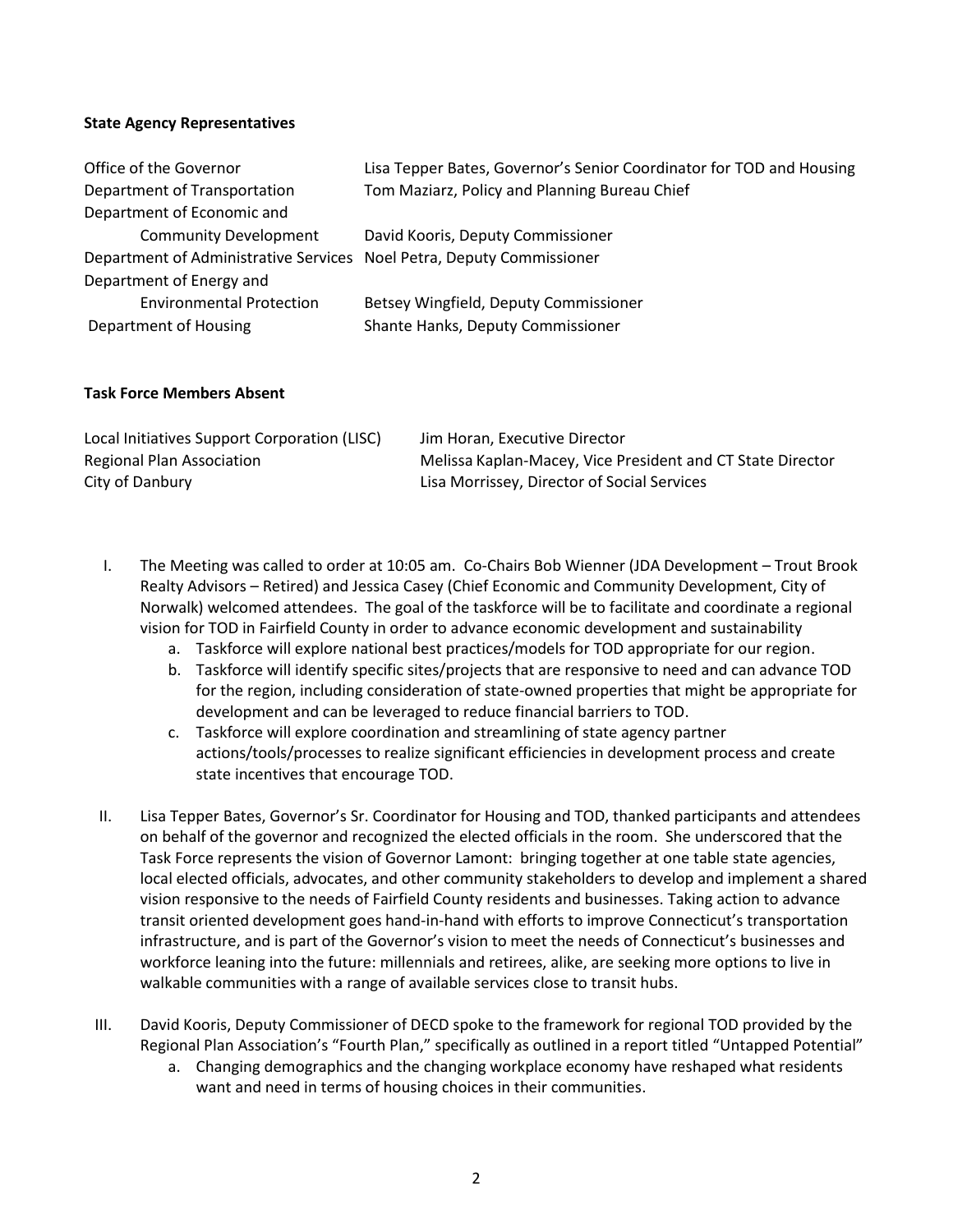- b. The single-family home on two acres is no longer consistent with demand of the next generation. Statistically, the U.S. has a sufficient stock of single-family homes to meet demand through 2035.
- c. To attract and retain residents, Fairfield County will need to meet an increasing demand for higher density neighborhoods that are walkable and connected by multi-modal transportation providing access to employment, education, and community resources. At the same time, there is opportunity: there is sufficient property currently used exclusively for parking at transit hubs in the New York metropolitan area to build 250,000 new units of housing.
- d. It is critical for CT to act to meet the demands of our workforce and businesses for TOD in order to avoid continued decline in population and talent drain that will impact the state's ability to remain economically competitive in our region.
- e. Fairfield County needs to craft and drive a regional vision that ensures all 23 towns contribute to this vision in a way that is appropriate for their community.
- f. State agencies will need to work in concert with one another on this effort to support a regional vision and implementation.
- IV. Christie Stewart, Director Fairfield County's Center for Housing Opportunity, introduced the regional initiative already underway in Fairfield County to promote affordable housing called the Fairfield County Housing Alliance. This is a group of over 65 organizations/stakeholders from the public and private sectors working together to craft a regional response to the affordable housing crisis -- reframing affordable housing as essential to the region's economic growth and sustainability. With one economy and one housing market connected by one transportation system, Fairfield County municipalities should coordinate to advance a regional agenda.
- V. Local Planners and Economic Development directors spoke to their communities' approaches to TOD and their support for a regional effort as outlined in RPA's "Untapped Potential"
	- a. Lynn Haig Director of Planning for City of Bridgeport
	- b. Mark Barnhart Director of Economic Development for Town of Fairfield
	- c. Sharon Calitro Director of Planning for City of Danbury
	- d. Ralph Blessing Land Use Bureau Chief for City of Stamford
	- e. Jessica Casey Chief Economic and Community Development, City of Norwalk
	- f. Susmitha Attota Planner Town of Stratford
	- g. All identified the following state supports that would make TOD possible in their towns
		- i. Planning Grants
		- ii. Inter-Agency Coordination
		- iii. Clear prioritization/coordination of state agency funding for projects need alignment across agencies
		- iv. Infrastructure support/updates/upgrades to allow for TOD
		- v. Access to data
		- vi. Technical Assistance
- VI. State Agency representatives asked to speak to the vision/role of each agency in advancing Fairfield County TOD
	- a. CT DOT Tom Maziarz
		- i. DOT supports better coordination of agencies
		- ii. Meriden TOD project was very successful due to increased coordination
	- b. CT DECD -David Kooris
		- i. DECD support a regional vision for TOD in Fairfield County